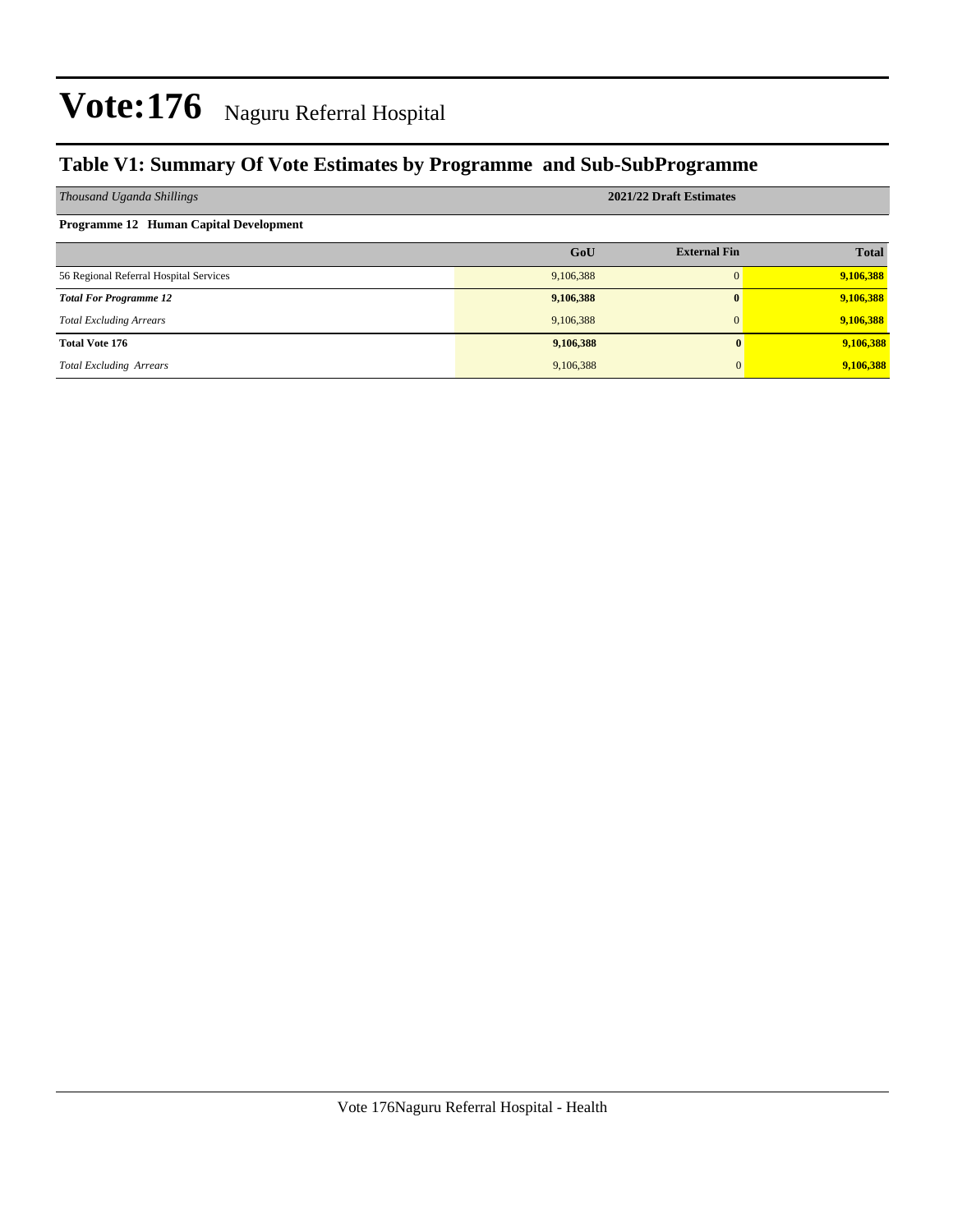### **Table V2: Summary Of Vote Estimates by Sub-SubProgramme,Department and Project**

| Thousand Uganda Shillings                                                 |                  | 2020/21 Approved Budget | 2021/22 Draft Estimates |              |           |                               |              |
|---------------------------------------------------------------------------|------------------|-------------------------|-------------------------|--------------|-----------|-------------------------------|--------------|
| <b>Sub-SubProgramme 56 Regional Referral Hospital Services</b>            |                  |                         |                         |              |           |                               |              |
| <b>Recurrent Budget Estimates</b>                                         | <b>Wage</b>      | <b>Non-Wage</b>         | <b>AIA</b>              | <b>Total</b> | Wage      | <b>Non-Wage</b>               | <b>Total</b> |
| 01 Naguru Referral Hosptial Services                                      | 6,719,972        | 1,824,753               | $\mathbf{0}$            | 8,544,725    | 6,719,972 | 1,460,416                     | 8,180,388    |
| 02 Naguru Referral Hospital Internal Audit                                | 12,000           | 14,000                  | $\mathbf{0}$            | 26,000       | 12,000    | 14,000                        | 26,000       |
| <b>Total Recurrent Budget Estimates for Sub-</b><br><b>SubProgramme</b>   | 6,731,972        | 1,838,753               | $\bf{0}$                | 8,570,725    | 6,731,972 | 1,474,416                     | 8,206,388    |
| Development Budget Estimates                                              | <b>GoU Dev't</b> | <b>External Fin</b>     | <b>AIA</b>              | <b>Total</b> |           | <b>GoU Dev't External Fin</b> | <b>Total</b> |
| 1004 Naguru Rehabilitation Referal Hospital                               | 976,000          | $\mathbf{0}$            | $\mathbf{0}$            | 976,000      | 500,000   | $\overline{0}$                | 500,000      |
| 1571 Retooling of National Trauma Centre, Naguru                          | 200,000          | $\mathbf{0}$            | $\mathbf{0}$            | 200,000      | 400,000   | $\Omega$                      | 400,000      |
| <b>Total Development Budget Estimates for Sub-</b><br><b>SubProgramme</b> | 1,176,000        | $\bf{0}$                | $\bf{0}$                | 1,176,000    | 900,000   | $\bf{0}$                      | 900,000      |
|                                                                           | GoU              | <b>External Fin</b>     | <b>AIA</b>              | <b>Total</b> | GoU       | <b>External Fin</b>           | <b>Total</b> |
| <b>Total For Sub-SubProgramme 56</b>                                      | 9,746,725        | $\bf{0}$                | $\bf{0}$                | 9,746,725    | 9,106,388 | $\bf{0}$                      | 9,106,388    |
| <b>Total Excluding Arrears</b>                                            | 9,383,950        | $\mathbf{0}$            | $\overline{0}$          | 9,383,950    | 9,106,388 | $\mathbf{0}$                  | 9,106,388    |
| <b>Total Vote 176</b>                                                     | 9,746,725        | $\bf{0}$                | $\bf{0}$                | 9,746,725    | 9,106,388 | $\mathbf{0}$                  | 9,106,388    |
| <b>Total Excluding Arrears</b>                                            | 9,383,950        | $\overline{0}$          | $\mathbf{0}$            | 9,383,950    | 9,106,388 | $\mathbf{0}$                  | 9,106,388    |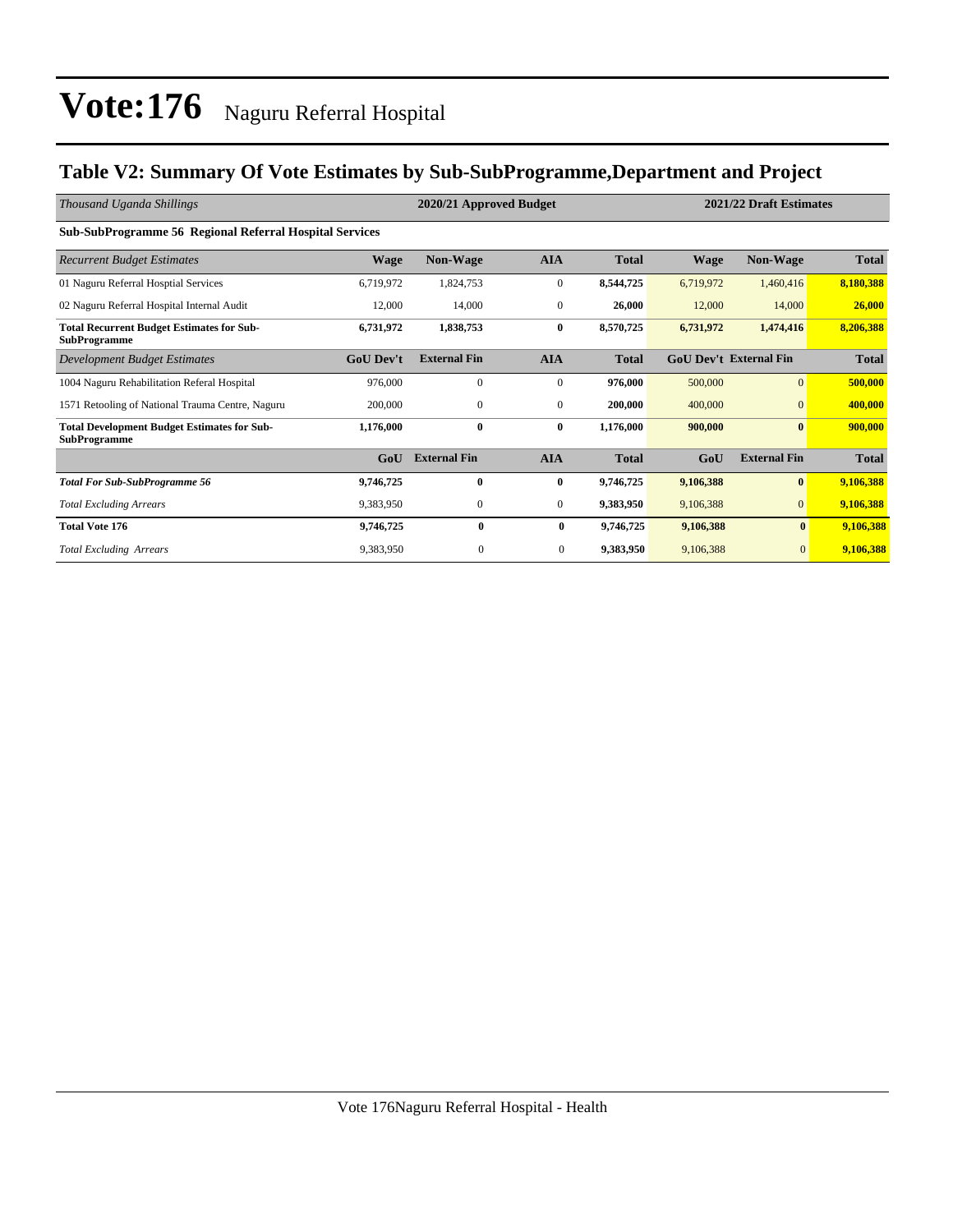#### **Table V3: Summary Vote Estimates by Item**

| Thousand Uganda Shillings                                |           | 2020/21 Approved Budget<br>2021/22 Draft Estimates |                  |              |           |                     |               |
|----------------------------------------------------------|-----------|----------------------------------------------------|------------------|--------------|-----------|---------------------|---------------|
|                                                          | GoU       | <b>External Fin</b>                                | AIA              | <b>Total</b> | GoU       | <b>External Fin</b> | <b>Total</b>  |
| <b>Employees, Goods and Services (Outputs Provided)</b>  | 8,207,950 | $\bf{0}$                                           | $\bf{0}$         | 8,207,950    | 8,206,388 | $\bf{0}$            | 8,206,388     |
| 211101 General Staff Salaries                            | 6,731,972 | $\bf{0}$                                           | 0                | 6,731,972    | 6,731,972 | $\bf{0}$            | 6,731,972     |
| 211103 Allowances (Inc. Casuals, Temporary)              | 114,414   | $\bf{0}$                                           | $\boldsymbol{0}$ | 114,414      | 113,000   | $\bf{0}$            | 113,000       |
| 212102 Pension for General Civil Service                 | 135,406   | $\bf{0}$                                           | $\bf{0}$         | 135,406      | 161,544   | $\bf{0}$            | 161,544       |
| 213001 Medical expenses (To employees)                   | 5,000     | $\bf{0}$                                           | 0                | 5,000        | 5,000     | $\bf{0}$            | 5,000         |
| 213002 Incapacity, death benefits and funeral expenses   | 4,000     | $\bf{0}$                                           | 0                | 4,000        | 4,000     | $\bf{0}$            | 4,000         |
| 213004 Gratuity Expenses                                 | 321,759   | $\bf{0}$                                           | 0                | 321,759      | 294,058   | $\bf{0}$            | 294,058       |
| 221001 Advertising and Public Relations                  | 4,000     | $\bf{0}$                                           | 0                | 4,000        | 4,000     | $\bf{0}$            | 4,000         |
| 221002 Workshops and Seminars                            | 14,000    | $\bf{0}$                                           | 0                | 14,000       | 8,000     | $\bf{0}$            | 8,000         |
| 221003 Staff Training                                    | 12,000    | $\bf{0}$                                           | 0                | 12,000       | 4,000     | $\bf{0}$            | 4,000         |
| 221009 Welfare and Entertainment                         | 16,000    | $\bf{0}$                                           | 0                | 16,000       | 16,000    | $\bf{0}$            | 16,000        |
| 221010 Special Meals and Drinks                          | 46,000    | $\bf{0}$                                           | 0                | 46,000       | 46,000    | $\bf{0}$            | 46,000        |
| 221011 Printing, Stationery, Photocopying and Binding    | 27,000    | $\bf{0}$                                           | 0                | 27,000       | 31,600    | $\bf{0}$            | 31,600        |
| 221012 Small Office Equipment                            | 4,000     | $\bf{0}$                                           | 0                | 4,000        | 4,000     | $\bf{0}$            | 4,000         |
| 221016 IFMS Recurrent costs                              | 2,000     | $\bf{0}$                                           | 0                | 2,000        | 4,000     | $\bf{0}$            | 4,000         |
| 221020 IPPS Recurrent Costs                              | 3,500     | $\bf{0}$                                           | 0                | 3,500        | 2,000     | $\bf{0}$            | 2,000         |
| 222001 Telecommunications                                | 23,900    | $\bf{0}$                                           | 0                | 23,900       | 27,300    | $\bf{0}$            | 27,300        |
| 222002 Postage and Courier                               | 1,000     | $\bf{0}$                                           | 0                | 1,000        | 1,000     | $\bf{0}$            | 1,000         |
| 223001 Property Expenses                                 | 27,000    | $\bf{0}$                                           | 0                | 27,000       | 27,000    | $\bf{0}$            | 27,000        |
| 223004 Guard and Security services                       | 12,000    | $\bf{0}$                                           | 0                | 12,000       | 12,000    | $\bf{0}$            | <b>12,000</b> |
| 223005 Electricity                                       | 116,000   | $\bf{0}$                                           | 0                | 116,000      | 116,000   | $\bf{0}$            | 116,000       |
| 223006 Water                                             | 81,000    | $\bf{0}$                                           | $\bf{0}$         | 81,000       | 81,000    | $\bf{0}$            | 81,000        |
| 223007 Other Utilities- (fuel, gas, firewood, charcoal)  | 10,000    | $\bf{0}$                                           | 0                | 10,000       | 10,000    | $\bf{0}$            | <b>10,000</b> |
| 224001 Medical Supplies                                  | 25,000    | $\bf{0}$                                           | 0                | 25,000       | 20,000    | $\bf{0}$            | 20,000        |
| 224004 Cleaning and Sanitation                           | 230,000   | $\bf{0}$                                           | 0                | 230,000      | 230,000   | $\bf{0}$            | 230,000       |
| 224005 Uniforms, Beddings and Protective Gear            | 18,000    | $\bf{0}$                                           | 0                | 18,000       | 18,000    | $\bf{0}$            | 18,000        |
| 225001 Consultancy Services- Short term                  | 4,000     | $\bf{0}$                                           | 0                | 4,000        | 4,000     | $\bf{0}$            | 4,000         |
| 227001 Travel inland                                     | 24,000    | $\bf{0}$                                           | 0                | 24,000       | 23,000    | $\bf{0}$            | 23,000        |
| 227002 Travel abroad                                     | 4,000     | 0                                                  |                  | 4,000        | $\bf{0}$  | $\mathbf{0}$        | $\mathbf{0}$  |
| 227003 Carriage, Haulage, Freight and transport hire     | 10,000    | $\bf{0}$                                           | 0                | 10,000       | 10,000    | $\boldsymbol{0}$    | 10,000        |
| 227004 Fuel, Lubricants and Oils                         | 106,000   | $\bf{0}$                                           | 0                | 106,000      | 112,914   | $\bf{0}$            | 112,914       |
| 228001 Maintenance - Civil                               | 20,000    | $\bf{0}$                                           | 0                | 20,000       | 20,000    | $\bf{0}$            | 20,000        |
| 228002 Maintenance - Vehicles                            | 35,000    | $\bf{0}$                                           | 0                | 35,000       | 40,000    | $\bf{0}$            | 40,000        |
| 228003 Maintenance - Machinery, Equipment &<br>Furniture | 20,000    | $\bf{0}$                                           | 0                | 20,000       | 25,000    | $\bf{0}$            | 25,000        |
| <b>Investment</b> (Capital Purchases)                    | 1,176,000 | $\bf{0}$                                           | $\bf{0}$         | 1,176,000    | 900,000   | $\bf{0}$            | 900,000       |
| 281502 Feasibility Studies for Capital Works             | 50,000    | $\bf{0}$                                           | 0                | 50,000       | $\bf{0}$  | $\bf{0}$            |               |
| 312102 Residential Buildings                             | 416,000   | $\boldsymbol{0}$                                   | 0                | 416,000      | 500,000   | $\bf{0}$            | 500,000       |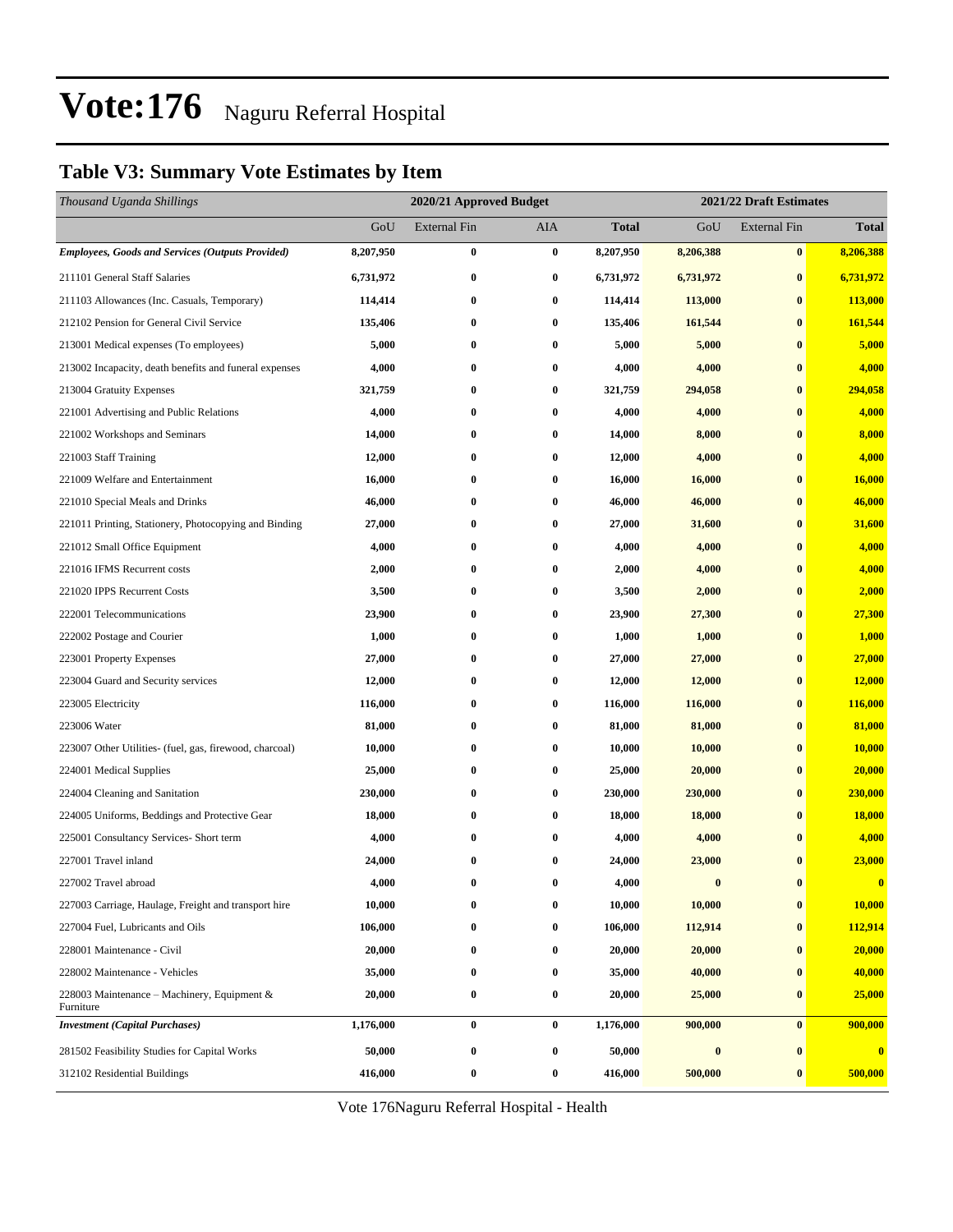| 312104 Other Structures                | 560,000   | $\bf{0}$     | $\bf{0}$     | 560,000   | $\bf{0}$  | $\mathbf{0}$   | $\bf{0}$                |
|----------------------------------------|-----------|--------------|--------------|-----------|-----------|----------------|-------------------------|
| 312203 Furniture & Fixtures            | 20,000    | $\bf{0}$     | $\bf{0}$     | 20,000    | 50,000    | $\bf{0}$       | 50,000                  |
| 312212 Medical Equipment               | 30,000    | $\bf{0}$     | 0            | 30,000    | 300,000   | $\bf{0}$       | 300,000                 |
| 312213 ICT Equipment                   | 100,000   | $\bf{0}$     | $\bf{0}$     | 100,000   | 50,000    | $\bf{0}$       | 50,000                  |
| <b>Arrears</b>                         | 362,775   | $\bf{0}$     | $\bf{0}$     | 362,775   | $\bf{0}$  | $\mathbf{0}$   | $\mathbf{0}$            |
| 321605 Domestic arrears (Budgeting)    | 8,803     | $\bf{0}$     | $\bf{0}$     | 8,803     | $\bf{0}$  | $\bf{0}$       | $\overline{\mathbf{0}}$ |
| 321612 Water arrears(Budgeting)        | 217,522   | $\bf{0}$     | $\bf{0}$     | 217,522   | $\bf{0}$  | $\mathbf{0}$   | $\overline{\mathbf{0}}$ |
| 321613 Telephone arrears (Budgeting)   | 33,340    | $\bf{0}$     | 0            | 33,340    | $\bf{0}$  | $\mathbf{0}$   | $\overline{\mathbf{0}}$ |
| 321614 Electricity arrears (Budgeting) | 103,110   | $\bf{0}$     | $\bf{0}$     | 103,110   | $\bf{0}$  | $\mathbf{0}$   | $\mathbf{0}$            |
| <b>Grand Total Vote 176</b>            | 9,746,725 | $\bf{0}$     | $\bf{0}$     | 9,746,725 | 9,106,388 | $\bf{0}$       | 9,106,388               |
| <b>Total Excluding Arrears</b>         | 9,383,950 | $\mathbf{0}$ | $\mathbf{0}$ | 9,383,950 | 9,106,388 | $\overline{0}$ | 9,106,388               |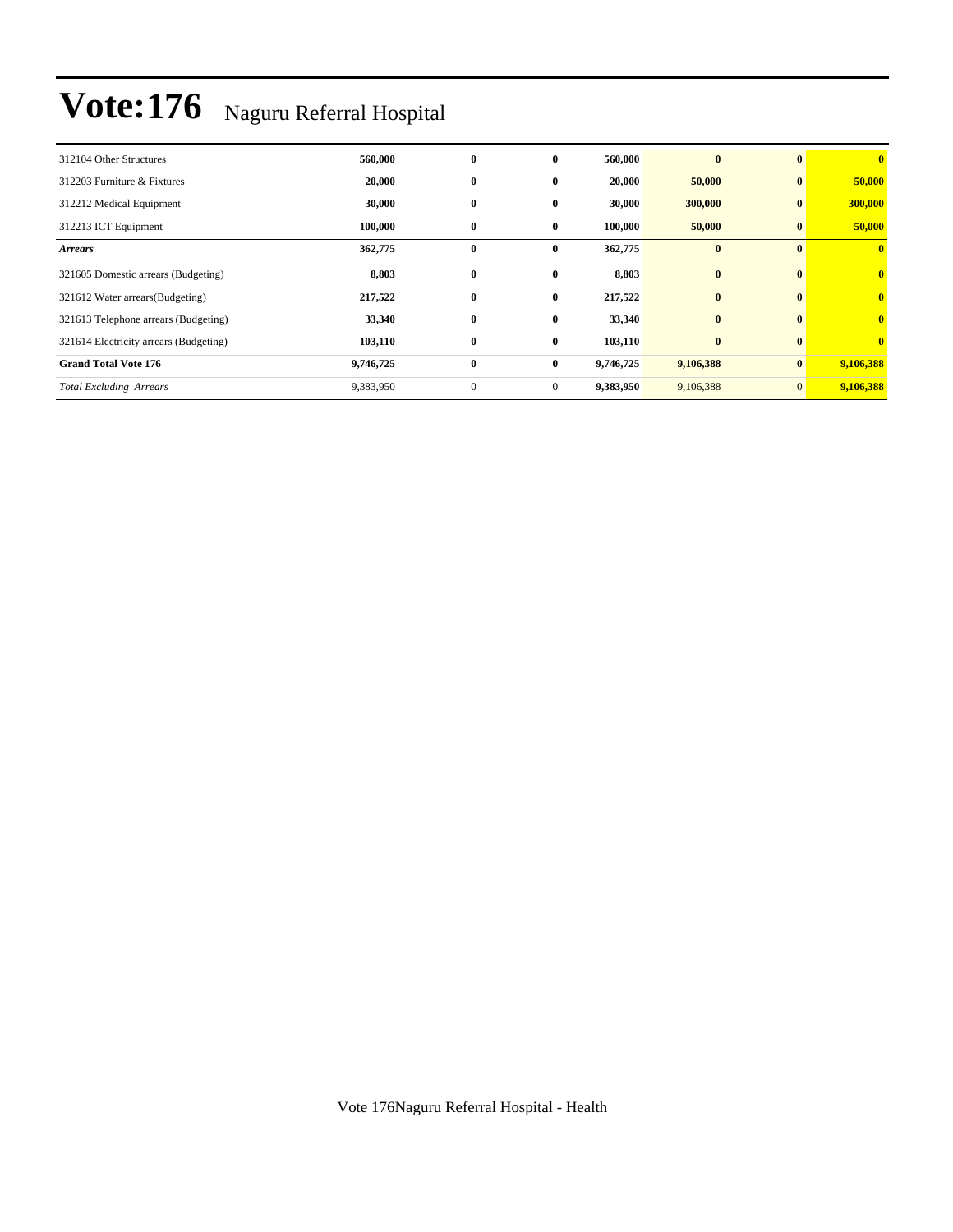#### **Table V4: Detailed Estimates by Sub-SubProgramme, Department,Project and Output and Item**

#### *Sub-SubProgrammme 56 Regional Referral Hospital Services*

*Recurrent Budget Estimates*

#### **Department 01 Naguru Referral Hosptial Services**

| Thousand Uganda Shillings                             |                  | 2020/21 Approved Budget |                       |              |                       | 2021/22 Draft Estimates |                         |  |
|-------------------------------------------------------|------------------|-------------------------|-----------------------|--------------|-----------------------|-------------------------|-------------------------|--|
| <b>Outputs Provided</b>                               | Wage             | Non Wage                | <b>AIA</b>            | <b>Total</b> | Wage                  | Non Wage                | <b>Total</b>            |  |
| <b>Budget Output 085601 Inpatient services</b>        |                  |                         |                       |              |                       |                         |                         |  |
| 211103 Allowances (Inc. Casuals, Temporary)           | $\overline{0}$   | 10,000                  | $\mathbf{0}$          | 10,000       | $\overline{0}$        | 113,000                 | 113,000                 |  |
| 221002 Workshops and Seminars                         | $\boldsymbol{0}$ | 4,000                   | $\boldsymbol{0}$      | 4,000        | $\mathbf{0}$          | 1,000                   | 1,000                   |  |
| 221003 Staff Training                                 | $\boldsymbol{0}$ | 3,000                   | $\boldsymbol{0}$      | 3,000        | $\boldsymbol{0}$      | $\overline{0}$          | $\bf{0}$                |  |
| 221009 Welfare and Entertainment                      | $\boldsymbol{0}$ | 8,000                   | $\mathbf{0}$          | 8,000        | $\mathbf{0}$          | 8,000                   | 8,000                   |  |
| 221010 Special Meals and Drinks                       | $\boldsymbol{0}$ | 14,000                  | $\boldsymbol{0}$      | 14,000       | $\boldsymbol{0}$      | 20,000                  | 20,000                  |  |
| 221011 Printing, Stationery, Photocopying and Binding | $\boldsymbol{0}$ | 8,000                   | $\mathbf{0}$          | 8,000        | $\mathbf{0}$          | 4,000                   | 4,000                   |  |
| 222001 Telecommunications                             | $\boldsymbol{0}$ | 5,000                   | $\boldsymbol{0}$      | 5,000        | $\boldsymbol{0}$      | 4,000                   | 4,000                   |  |
| 223004 Guard and Security services                    | $\boldsymbol{0}$ | 8,000                   | $\mathbf{0}$          | 8,000        | $\mathbf{0}$          | 7,000                   | 7,000                   |  |
| 223005 Electricity                                    | $\boldsymbol{0}$ | 46,000                  | $\boldsymbol{0}$      | 46,000       | $\boldsymbol{0}$      | 50,000                  | 50,000                  |  |
| 223006 Water                                          | $\boldsymbol{0}$ | 36,000                  | $\boldsymbol{0}$      | 36,000       | $\mathbf{0}$          | 30,000                  | 30,000                  |  |
| 224001 Medical Supplies                               | $\boldsymbol{0}$ | 25,000                  | $\mathbf{0}$          | 25,000       | $\mathbf{0}$          | $\mathbf{0}$            | $\bf{0}$                |  |
| 224004 Cleaning and Sanitation                        | $\overline{0}$   | 100,000                 | $\boldsymbol{0}$      | 100,000      | $\mathbf{0}$          | 44,000                  | 44,000                  |  |
| 224005 Uniforms, Beddings and Protective Gear         | $\boldsymbol{0}$ | 5,000                   | $\mathbf{0}$          | 5,000        | $\mathbf{0}$          | 3,000                   | 3,000                   |  |
| 227001 Travel inland                                  | $\boldsymbol{0}$ | 6,000                   | $\boldsymbol{0}$      | 6,000        | $\boldsymbol{0}$      | 4,000                   | 4,000                   |  |
| 227004 Fuel, Lubricants and Oils                      | $\boldsymbol{0}$ | 20,000                  | $\mathbf{0}$          | 20,000       | $\mathbf{0}$          | 18,000                  | 18,000                  |  |
| 228001 Maintenance - Civil                            | $\boldsymbol{0}$ | 6,000                   | $\boldsymbol{0}$      | 6,000        | $\boldsymbol{0}$      | 4,000                   | 4,000                   |  |
| 228002 Maintenance - Vehicles                         | $\boldsymbol{0}$ | 10,000                  | $\mathbf{0}$          | 10,000       | $\mathbf{0}$          | 8,000                   | 8,000                   |  |
| 228003 Maintenance - Machinery, Equipment & Furniture | $\boldsymbol{0}$ | 4,000                   | $\mathbf{0}$          | 4,000        | $\boldsymbol{0}$      | 2,000                   | 2,000                   |  |
| <b>Total Cost of Budget Output 01</b>                 | $\theta$         | 318,000                 | $\boldsymbol{\theta}$ | 318,000      | $\boldsymbol{\theta}$ | 320,000                 | 320,000                 |  |
| <b>Budget Output 085602 Outpatient services</b>       |                  |                         |                       |              |                       |                         |                         |  |
| 211103 Allowances (Inc. Casuals, Temporary)           | $\boldsymbol{0}$ | 2,000                   | $\mathbf{0}$          | 2,000        | $\mathbf{0}$          | $\mathbf{0}$            | $\overline{\mathbf{0}}$ |  |
| 221002 Workshops and Seminars                         | $\boldsymbol{0}$ | 2,000                   | $\boldsymbol{0}$      | 2,000        | $\boldsymbol{0}$      | 2,000                   | 2,000                   |  |
| 221003 Staff Training                                 | $\overline{0}$   | 1,000                   | $\mathbf{0}$          | 1,000        | $\boldsymbol{0}$      | $\overline{0}$          | $\bf{0}$                |  |
| 221009 Welfare and Entertainment                      | $\boldsymbol{0}$ | 2,000                   | $\boldsymbol{0}$      | 2,000        | $\mathbf{0}$          | 2,000                   | 2,000                   |  |
| 221010 Special Meals and Drinks                       | $\boldsymbol{0}$ | 2,000                   | $\boldsymbol{0}$      | 2,000        | $\boldsymbol{0}$      | 2,000                   | 2,000                   |  |
| 221011 Printing, Stationery, Photocopying and Binding | $\boldsymbol{0}$ | 2,000                   | $\boldsymbol{0}$      | 2,000        | $\mathbf{0}$          | 3,000                   | 3,000                   |  |
| 222001 Telecommunications                             | $\boldsymbol{0}$ | 2,000                   | $\boldsymbol{0}$      | 2,000        | $\boldsymbol{0}$      | 3,000                   | 3,000                   |  |
| 223004 Guard and Security services                    | $\boldsymbol{0}$ | 1,000                   | $\mathbf{0}$          | 1,000        | $\mathbf{0}$          | 1,000                   | 1,000                   |  |
| 223005 Electricity                                    | $\boldsymbol{0}$ | 20,000                  | $\mathbf{0}$          | 20,000       | $\boldsymbol{0}$      | 20,000                  | 20,000                  |  |
| 223006 Water                                          | $\boldsymbol{0}$ | 20,000                  | $\mathbf{0}$          | 20,000       | $\mathbf{0}$          | 20,000                  | 20,000                  |  |
| 224004 Cleaning and Sanitation                        | $\boldsymbol{0}$ | 40,000                  | $\boldsymbol{0}$      | 40,000       | $\mathbf{0}$          | 25,000                  | 25,000                  |  |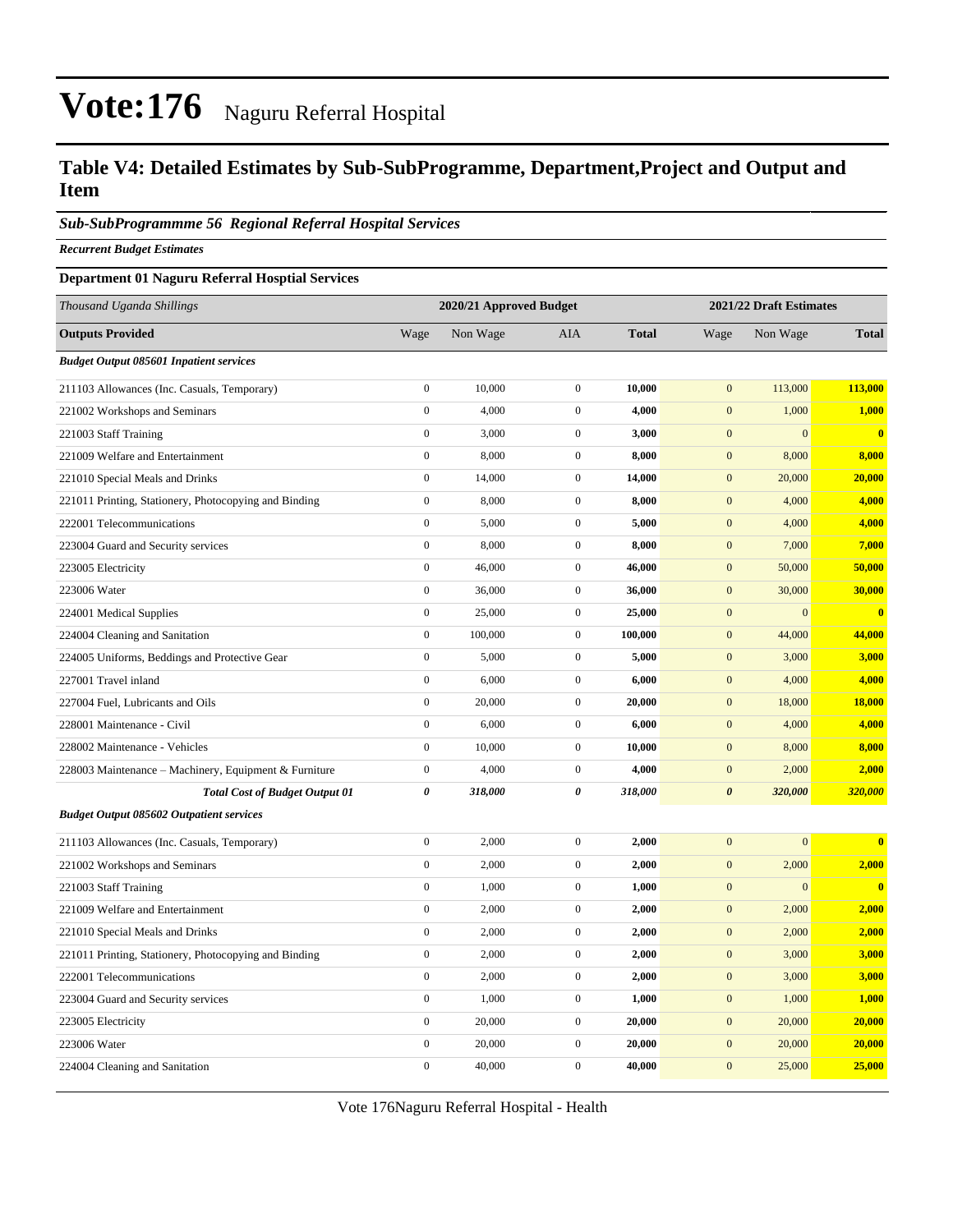| 224005 Uniforms, Beddings and Protective Gear                                    | $\boldsymbol{0}$      | 2,000            | $\mathbf{0}$     | 2,000    | $\boldsymbol{0}$<br>2,000        | 2,000                   |
|----------------------------------------------------------------------------------|-----------------------|------------------|------------------|----------|----------------------------------|-------------------------|
| 227001 Travel inland                                                             | $\boldsymbol{0}$      | 2,000            | $\boldsymbol{0}$ | 2,000    | $\boldsymbol{0}$<br>2,000        | 2,000                   |
| 227004 Fuel, Lubricants and Oils                                                 | $\boldsymbol{0}$      | 4,000            | $\boldsymbol{0}$ | 4,000    | $\boldsymbol{0}$<br>9,000        | 9,000                   |
| 228001 Maintenance - Civil                                                       | $\boldsymbol{0}$      | 4,000            | $\mathbf{0}$     | 4,000    | $\boldsymbol{0}$<br>4,000        | 4,000                   |
| 228002 Maintenance - Vehicles                                                    | $\boldsymbol{0}$      | $\mathbf{0}$     | $\mathbf{0}$     | $\bf{0}$ | $\boldsymbol{0}$<br>2,000        | 2,000                   |
| 228003 Maintenance - Machinery, Equipment & Furniture                            | $\boldsymbol{0}$      | 3,000            | $\mathbf{0}$     | 3,000    | $\boldsymbol{0}$<br>3,000        | 3,000                   |
| <b>Total Cost of Budget Output 02</b>                                            | 0                     | 109,000          | 0                | 109,000  | $\pmb{\theta}$<br>100,000        | 100,000                 |
| <b>Budget Output 085603 Medicines and health supplies procured and dispensed</b> |                       |                  |                  |          |                                  |                         |
| 213001 Medical expenses (To employees)                                           | $\boldsymbol{0}$      | $\boldsymbol{0}$ | $\boldsymbol{0}$ | $\bf{0}$ | $\boldsymbol{0}$<br>5,000        | 5,000                   |
| 221011 Printing, Stationery, Photocopying and Binding                            | $\boldsymbol{0}$      | $\boldsymbol{0}$ | $\boldsymbol{0}$ | $\bf{0}$ | $\boldsymbol{0}$<br>1,000        | 1,000                   |
| 222001 Telecommunications                                                        | $\boldsymbol{0}$      | $\boldsymbol{0}$ | $\boldsymbol{0}$ | $\bf{0}$ | $\mathbf{0}$<br>600              | 600                     |
| 223004 Guard and Security services                                               | $\boldsymbol{0}$      | $\boldsymbol{0}$ | $\boldsymbol{0}$ | $\bf{0}$ | $\mathbf{0}$<br>1,000            | 1,000                   |
| 223005 Electricity                                                               | $\boldsymbol{0}$      | $\boldsymbol{0}$ | $\boldsymbol{0}$ | $\bf{0}$ | $\boldsymbol{0}$<br>4,000        | 4,000                   |
| 223006 Water                                                                     | $\mathbf{0}$          | $\boldsymbol{0}$ | $\mathbf{0}$     | $\bf{0}$ | $\boldsymbol{0}$<br>4,000        | 4,000                   |
| 224001 Medical Supplies                                                          | $\mathbf{0}$          | $\boldsymbol{0}$ | $\boldsymbol{0}$ | $\bf{0}$ | $\boldsymbol{0}$<br>20,000       | 20,000                  |
| 224004 Cleaning and Sanitation                                                   | $\boldsymbol{0}$      | $\boldsymbol{0}$ | $\boldsymbol{0}$ | $\bf{0}$ | $\boldsymbol{0}$<br>4,000        | 4,000                   |
| 224005 Uniforms, Beddings and Protective Gear                                    | $\boldsymbol{0}$      | $\boldsymbol{0}$ | $\boldsymbol{0}$ | $\bf{0}$ | $\boldsymbol{0}$<br>3,000        | 3,000                   |
| 227001 Travel inland                                                             | $\mathbf{0}$          | $\boldsymbol{0}$ | $\boldsymbol{0}$ | $\bf{0}$ | $\mathbf{0}$<br>400              | 400                     |
| 227004 Fuel, Lubricants and Oils                                                 | $\mathbf{0}$          | $\boldsymbol{0}$ | $\boldsymbol{0}$ | $\bf{0}$ | $\mathbf{0}$<br>1,000            | 1,000                   |
| 228001 Maintenance - Civil                                                       | $\mathbf{0}$          | $\boldsymbol{0}$ | $\boldsymbol{0}$ | $\bf{0}$ | $\boldsymbol{0}$<br>2,000        | 2,000                   |
| 228002 Maintenance - Vehicles                                                    | $\boldsymbol{0}$      | $\boldsymbol{0}$ | $\boldsymbol{0}$ | $\bf{0}$ | $\mathbf{0}$<br>2,000            | 2,000                   |
| 228003 Maintenance - Machinery, Equipment & Furniture                            | $\boldsymbol{0}$      | $\boldsymbol{0}$ | $\boldsymbol{0}$ | $\bf{0}$ | $\boldsymbol{0}$<br>2,000        | 2,000                   |
| <b>Total Cost of Budget Output 03</b>                                            | $\boldsymbol{\theta}$ | 0                | 0                | 0        | $\pmb{\theta}$<br>50,000         | 50,000                  |
| <b>Budget Output 085604 Diagnostic services</b>                                  |                       |                  |                  |          |                                  |                         |
| 211103 Allowances (Inc. Casuals, Temporary)                                      | $\boldsymbol{0}$      | 1,000            | $\boldsymbol{0}$ | 1,000    | $\mathbf{0}$<br>$\mathbf{0}$     | $\bf{0}$                |
| 221002 Workshops and Seminars                                                    | $\mathbf{0}$          | 1,000            | $\boldsymbol{0}$ | 1,000    | $\mathbf{0}$<br>1,000            | 1,000                   |
| 221003 Staff Training                                                            | $\boldsymbol{0}$      | 1,000            | $\mathbf{0}$     | 1,000    | $\mathbf{0}$<br>$\boldsymbol{0}$ | $\overline{\mathbf{0}}$ |
| 221009 Welfare and Entertainment                                                 | $\boldsymbol{0}$      | 1,000            | $\mathbf{0}$     | 1,000    | $\boldsymbol{0}$<br>1,000        | 1,000                   |
| 221010 Special Meals and Drinks                                                  | $\boldsymbol{0}$      | 1,000            | $\boldsymbol{0}$ | 1,000    | $\boldsymbol{0}$<br>1,000        | 1,000                   |
| 221011 Printing, Stationery, Photocopying and Binding                            | $\boldsymbol{0}$      | 1,000            | $\mathbf{0}$     | 1,000    | $\boldsymbol{0}$<br>1,000        | 1,000                   |
| 222001 Telecommunications                                                        | $\boldsymbol{0}$      | 1,000            | $\overline{0}$   | 1,000    | $\mathbf{0}$<br>1,000            | 1,000                   |
| 223004 Guard and Security services                                               | $\boldsymbol{0}$      | 1,000            | $\boldsymbol{0}$ | 1,000    | $\boldsymbol{0}$<br>1,000        | 1,000                   |
| 223005 Electricity                                                               | $\boldsymbol{0}$      | 20,000           | $\boldsymbol{0}$ | 20,000   | $\boldsymbol{0}$<br>20,000       | 20,000                  |
| 223006 Water                                                                     | $\boldsymbol{0}$      | 11,000           | $\boldsymbol{0}$ | 11,000   | $\boldsymbol{0}$<br>11,000       | 11,000                  |
| 224004 Cleaning and Sanitation                                                   | $\boldsymbol{0}$      | 20,000           | $\mathbf{0}$     | 20,000   | 25,000<br>$\boldsymbol{0}$       | 25,000                  |
| 224005 Uniforms, Beddings and Protective Gear                                    | $\boldsymbol{0}$      | 2,000            | $\boldsymbol{0}$ | 2,000    | $\boldsymbol{0}$<br>2,000        | 2,000                   |
| 227001 Travel inland                                                             | $\boldsymbol{0}$      | 2,000            | $\boldsymbol{0}$ | 2,000    | $\boldsymbol{0}$<br>2,000        | 2,000                   |
| 227004 Fuel, Lubricants and Oils                                                 | $\boldsymbol{0}$      | 4,000            | $\boldsymbol{0}$ | 4,000    | $\boldsymbol{0}$<br>4,000        | 4,000                   |
| 228001 Maintenance - Civil                                                       | $\boldsymbol{0}$      | 2,000            | $\boldsymbol{0}$ | 2,000    | $\boldsymbol{0}$<br>2,000        | 2,000                   |
| 228003 Maintenance - Machinery, Equipment & Furniture                            | $\boldsymbol{0}$      | 8,000            | $\boldsymbol{0}$ | 8,000    | $\mathbf{0}$<br>8,000            | 8,000                   |
| <b>Total Cost of Budget Output 04</b>                                            | 0                     | 77,000           | 0                | 77,000   | $\pmb{\theta}$<br>80,000         | 80,000                  |
|                                                                                  |                       |                  |                  |          |                                  |                         |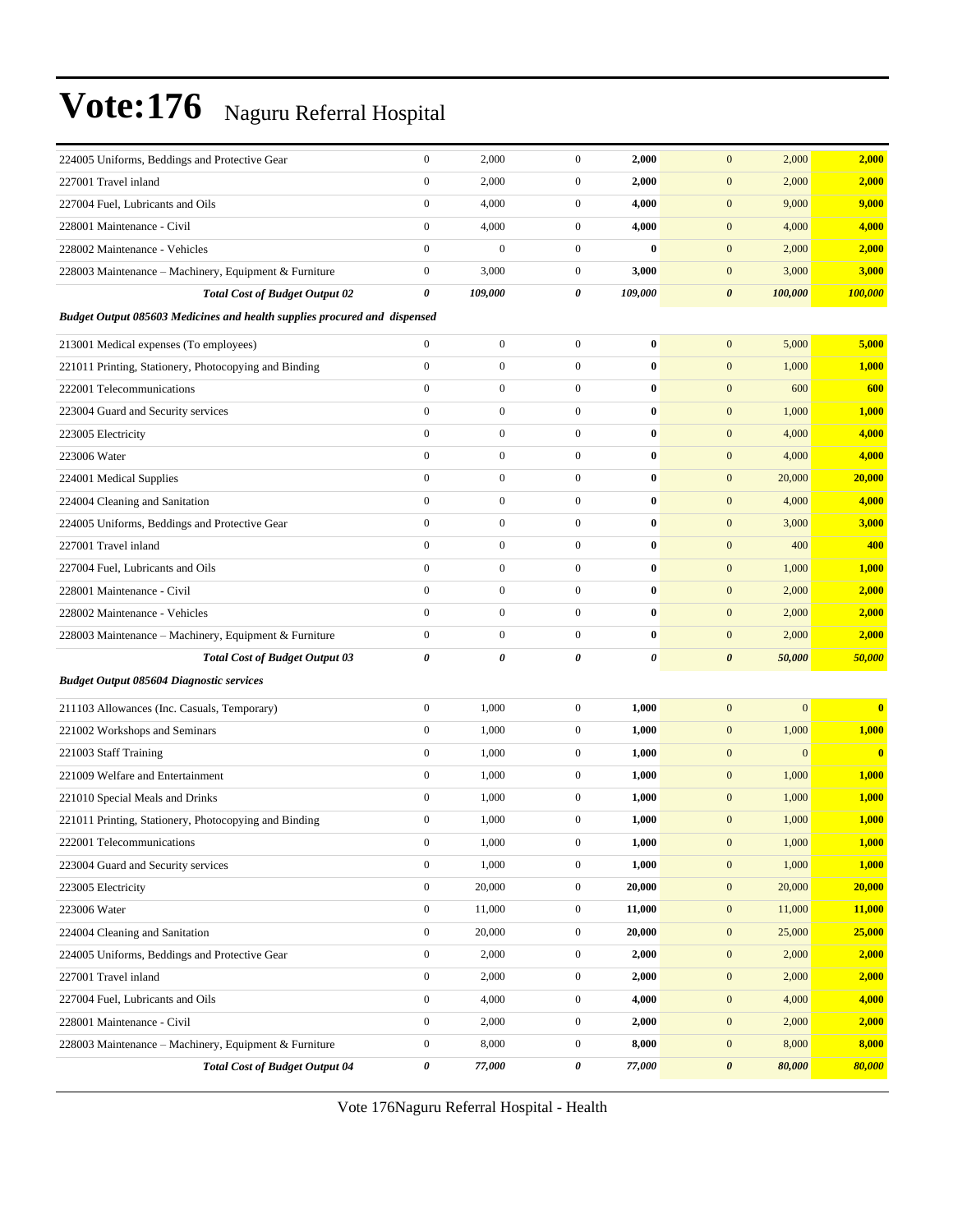#### *Budget Output 085605 Hospital Management and support services*

| 211103 Allowances (Inc. Casuals, Temporary)                 | $\boldsymbol{0}$ | 6,000   | $\boldsymbol{0}$ | 6,000   | $\mathbf{0}$          | $\overline{0}$   | $\bf{0}$                |
|-------------------------------------------------------------|------------------|---------|------------------|---------|-----------------------|------------------|-------------------------|
| 213001 Medical expenses (To employees)                      | $\boldsymbol{0}$ | 4,000   | $\boldsymbol{0}$ | 4,000   | $\boldsymbol{0}$      | $\mathbf{0}$     | $\bf{0}$                |
| 213002 Incapacity, death benefits and funeral expenses      | $\boldsymbol{0}$ | 4,000   | $\mathbf{0}$     | 4,000   | $\boldsymbol{0}$      | 4,000            | 4,000                   |
| 221001 Advertising and Public Relations                     | $\boldsymbol{0}$ | 4,000   | $\boldsymbol{0}$ | 4,000   | $\boldsymbol{0}$      | 4,000            | 4,000                   |
| 221002 Workshops and Seminars                               | $\boldsymbol{0}$ | 2,000   | $\boldsymbol{0}$ | 2,000   | $\mathbf{0}$          | $\overline{0}$   | $\mathbf{0}$            |
| 221003 Staff Training                                       | $\boldsymbol{0}$ | 2,000   | $\mathbf{0}$     | 2,000   | $\mathbf{0}$          | 4,000            | 4,000                   |
| 221009 Welfare and Entertainment                            | $\boldsymbol{0}$ | 3,000   | $\mathbf{0}$     | 3,000   | $\boldsymbol{0}$      | 2,000            | 2,000                   |
| 221010 Special Meals and Drinks                             | $\boldsymbol{0}$ | 27,000  | $\mathbf{0}$     | 27,000  | $\boldsymbol{0}$      | 20,000           | 20,000                  |
| 221011 Printing, Stationery, Photocopying and Binding       | $\boldsymbol{0}$ | 15,000  | $\boldsymbol{0}$ | 15,000  | $\boldsymbol{0}$      | 16,400           | 16,400                  |
| 221012 Small Office Equipment                               | $\boldsymbol{0}$ | 4,000   | $\boldsymbol{0}$ | 4,000   | $\boldsymbol{0}$      | 2,000            | 2,000                   |
| 221016 IFMS Recurrent costs                                 | $\boldsymbol{0}$ | 2,000   | $\mathbf{0}$     | 2,000   | $\mathbf{0}$          | 4,000            | 4,000                   |
| 222001 Telecommunications                                   | $\boldsymbol{0}$ | 11,000  | $\mathbf{0}$     | 11,000  | $\boldsymbol{0}$      | 11,900           | 11,900                  |
| 222002 Postage and Courier                                  | $\boldsymbol{0}$ | 1,000   | $\mathbf{0}$     | 1,000   | $\boldsymbol{0}$      | 1,000            | 1,000                   |
| 223001 Property Expenses                                    | $\boldsymbol{0}$ | 27,000  | $\boldsymbol{0}$ | 27,000  | $\boldsymbol{0}$      | 27,000           | 27,000                  |
| 223004 Guard and Security services                          | $\boldsymbol{0}$ | 1,000   | $\mathbf{0}$     | 1,000   | $\boldsymbol{0}$      | 1,000            | 1,000                   |
| 223005 Electricity                                          | $\boldsymbol{0}$ | 20,000  | $\mathbf{0}$     | 20,000  | $\mathbf{0}$          | 8,000            | 8,000                   |
| 223006 Water                                                | $\boldsymbol{0}$ | 8,000   | $\mathbf{0}$     | 8,000   | $\boldsymbol{0}$      | 6,000            | 6,000                   |
| 223007 Other Utilities- (fuel, gas, firewood, charcoal)     | $\boldsymbol{0}$ | 10,000  | $\mathbf{0}$     | 10,000  | $\boldsymbol{0}$      | 10,000           | 10,000                  |
| 224004 Cleaning and Sanitation                              | $\boldsymbol{0}$ | 50,000  | $\boldsymbol{0}$ | 50,000  | $\boldsymbol{0}$      | 118,000          | <b>118,000</b>          |
| 224005 Uniforms, Beddings and Protective Gear               | $\boldsymbol{0}$ | 7,000   | $\mathbf{0}$     | 7,000   | $\boldsymbol{0}$      | 6,000            | 6,000                   |
| 225001 Consultancy Services- Short term                     | $\boldsymbol{0}$ | 4,000   | $\mathbf{0}$     | 4,000   | $\boldsymbol{0}$      | 4,000            | 4,000                   |
| 227001 Travel inland                                        | $\boldsymbol{0}$ | 7,000   | $\mathbf{0}$     | 7,000   | $\boldsymbol{0}$      | 5,600            | 5,600                   |
| 227002 Travel abroad                                        | $\boldsymbol{0}$ | 4,000   | $\mathbf{0}$     | 4,000   | $\boldsymbol{0}$      | $\overline{0}$   | $\bf{0}$                |
| 227003 Carriage, Haulage, Freight and transport hire        | $\boldsymbol{0}$ | 10,000  | $\boldsymbol{0}$ | 10,000  | $\boldsymbol{0}$      | 10,000           | 10,000                  |
| 227004 Fuel, Lubricants and Oils                            | $\boldsymbol{0}$ | 61,000  | $\mathbf{0}$     | 61,000  | $\boldsymbol{0}$      | 61,914           | 61,914                  |
| 228001 Maintenance - Civil                                  | $\boldsymbol{0}$ | 6,000   | $\mathbf{0}$     | 6,000   | $\boldsymbol{0}$      | 5,000            | 5,000                   |
| 228002 Maintenance - Vehicles                               | $\boldsymbol{0}$ | 25,000  | $\mathbf{0}$     | 25,000  | $\boldsymbol{0}$      | 28,000           | 28,000                  |
| 228003 Maintenance - Machinery, Equipment & Furniture       | $\boldsymbol{0}$ | 4,000   | $\mathbf{0}$     | 4,000   | $\boldsymbol{0}$      | 9,000            | 9,000                   |
| <b>Total Cost of Budget Output 05</b>                       | $\pmb{\theta}$   | 329,000 | 0                | 329,000 | $\boldsymbol{\theta}$ | 368,814          | 368,814                 |
| Budget Output 085606 Prevention and rehabilitation services |                  |         |                  |         |                       |                  |                         |
| 211103 Allowances (Inc. Casuals, Temporary)                 | $\boldsymbol{0}$ | 1,000   | $\mathbf{0}$     | 1,000   | $\mathbf{0}$          | $\vert 0 \vert$  | $\overline{\mathbf{0}}$ |
| 221002 Workshops and Seminars                               | $\boldsymbol{0}$ | 1,000   | $\boldsymbol{0}$ | 1,000   | $\boldsymbol{0}$      | 1,000            | 1,000                   |
| 221003 Staff Training                                       | $\boldsymbol{0}$ | 1,000   | $\boldsymbol{0}$ | 1,000   | $\boldsymbol{0}$      | $\boldsymbol{0}$ | $\mathbf{0}$            |
| 221009 Welfare and Entertainment                            | $\boldsymbol{0}$ | 1,000   | $\boldsymbol{0}$ | 1,000   | $\boldsymbol{0}$      | 1,000            | 1,000                   |
| 221010 Special Meals and Drinks                             | $\boldsymbol{0}$ | 1,000   | $\boldsymbol{0}$ | 1,000   | $\boldsymbol{0}$      | 1,000            | 1,000                   |
| 221011 Printing, Stationery, Photocopying and Binding       | $\boldsymbol{0}$ | 1,000   | $\boldsymbol{0}$ | 1,000   | $\boldsymbol{0}$      | 1,000            | 1,000                   |
| 222001 Telecommunications                                   | $\boldsymbol{0}$ | 1,000   | $\boldsymbol{0}$ | 1,000   | $\boldsymbol{0}$      | 2,000            | 2,000                   |
| 223004 Guard and Security services                          | $\boldsymbol{0}$ | 1,000   | $\boldsymbol{0}$ | 1,000   | $\boldsymbol{0}$      | 1,000            | 1,000                   |
| 223005 Electricity                                          | $\boldsymbol{0}$ | 10,000  | $\boldsymbol{0}$ | 10,000  | $\boldsymbol{0}$      | 10,000           | 10,000                  |
| 223006 Water                                                | $\boldsymbol{0}$ | 6,000   | $\boldsymbol{0}$ | 6,000   | $\boldsymbol{0}$      | 6,000            | 6,000                   |
|                                                             |                  |         |                  |         |                       |                  |                         |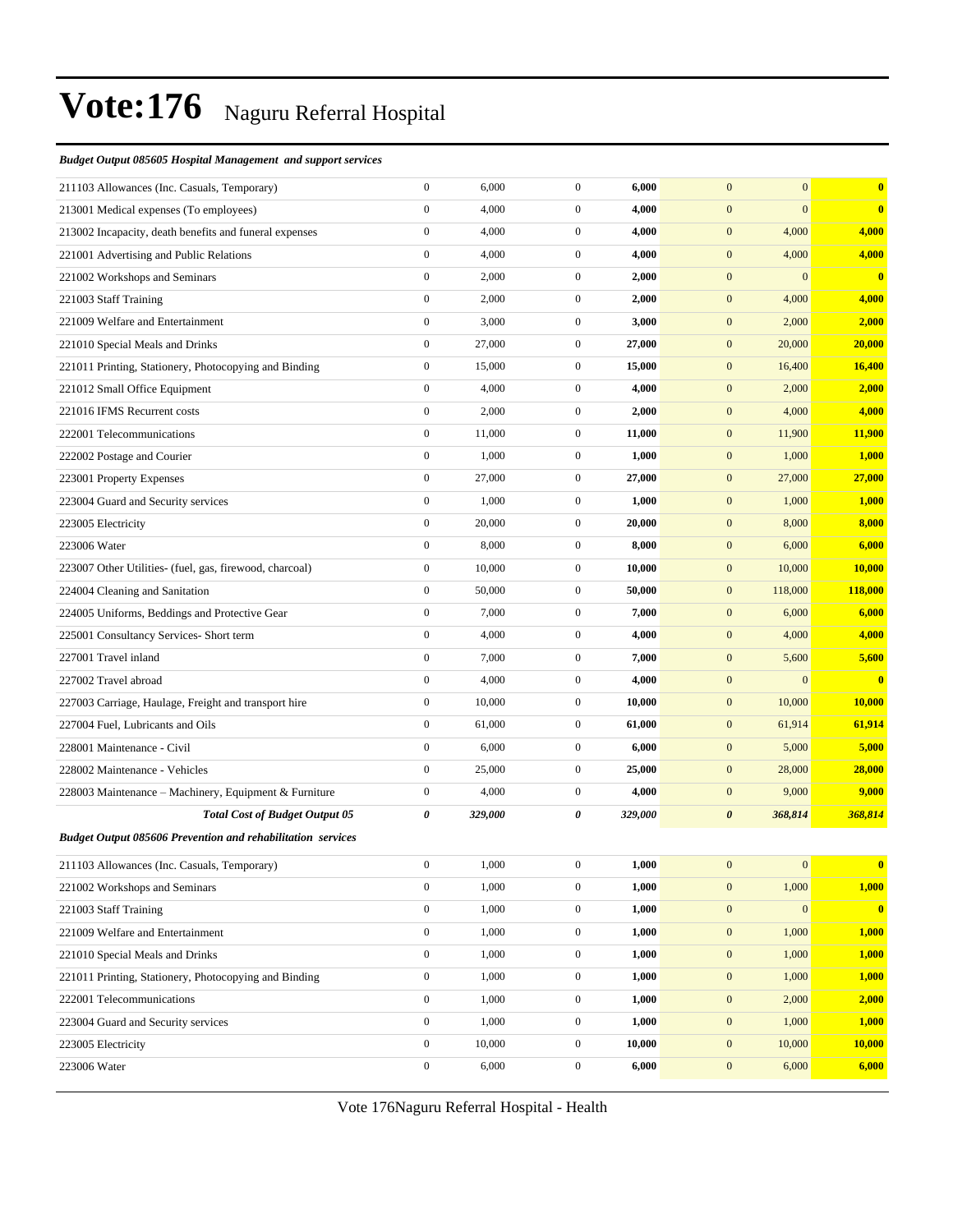| 224004 Cleaning and Sanitation                                 | $\boldsymbol{0}$ | 20,000           | $\mathbf{0}$     | 20,000    | $\mathbf{0}$          | 9,000            | 9,000        |
|----------------------------------------------------------------|------------------|------------------|------------------|-----------|-----------------------|------------------|--------------|
| 224005 Uniforms, Beddings and Protective Gear                  | $\boldsymbol{0}$ | 2,000            | $\mathbf{0}$     | 2,000     | $\mathbf{0}$          | 2,000            | 2,000        |
| 227001 Travel inland                                           | $\boldsymbol{0}$ | 1,000            | $\mathbf{0}$     | 1,000     | $\mathbf{0}$          | 1,000            | 1,000        |
| 227004 Fuel. Lubricants and Oils                               | $\boldsymbol{0}$ | 2,000            | $\mathbf{0}$     | 2,000     | $\boldsymbol{0}$      | 2,000            | 2,000        |
| 228001 Maintenance - Civil                                     | $\overline{0}$   | 2,000            | $\mathbf{0}$     | 2,000     | $\mathbf{0}$          | 2,000            | 2,000        |
| 228003 Maintenance - Machinery, Equipment & Furniture          | $\boldsymbol{0}$ | 1,000            | $\mathbf{0}$     | 1,000     | $\mathbf{0}$          | 1,000            | 1,000        |
| <b>Total Cost of Budget Output 06</b>                          | 0                | 52,000           | 0                | 52,000    | $\boldsymbol{\theta}$ | 40,000           | 40,000       |
| <b>Budget Output 085607 Immunisation Services</b>              |                  |                  |                  |           |                       |                  |              |
| 211103 Allowances (Inc. Casuals, Temporary)                    | $\boldsymbol{0}$ | 1,000            | $\mathbf{0}$     | 1,000     | $\mathbf{0}$          | $\overline{0}$   | $\bf{0}$     |
| 221011 Printing, Stationery, Photocopying and Binding          | $\boldsymbol{0}$ | $\mathbf{0}$     | $\mathbf{0}$     | $\bf{0}$  | $\boldsymbol{0}$      | 1,200            | 1,200        |
| 222001 Telecommunications                                      | $\boldsymbol{0}$ | 400              | $\mathbf{0}$     | 400       | $\mathbf{0}$          | 800              | 800          |
| 223005 Electricity                                             | $\overline{0}$   | $\boldsymbol{0}$ | $\mathbf{0}$     | $\bf{0}$  | $\mathbf{0}$          | 4,000            | 4,000        |
| 223006 Water                                                   | $\boldsymbol{0}$ | $\mathbf{0}$     | $\mathbf{0}$     | $\bf{0}$  | $\mathbf{0}$          | 4,000            | 4,000        |
| 224004 Cleaning and Sanitation                                 | $\boldsymbol{0}$ | $\mathbf{0}$     | $\mathbf{0}$     | $\bf{0}$  | $\mathbf{0}$          | 5,000            | 5,000        |
| 227001 Travel inland                                           | $\boldsymbol{0}$ | 2,000            | $\mathbf{0}$     | 2,000     | $\boldsymbol{0}$      | 2,000            | 2,000        |
| 227004 Fuel, Lubricants and Oils                               | $\boldsymbol{0}$ | 1,000            | $\mathbf{0}$     | 1,000     | $\mathbf{0}$          | 2,000            | 2,000        |
| 228001 Maintenance - Civil                                     | $\overline{0}$   | $\mathbf{0}$     | $\mathbf{0}$     | $\bf{0}$  | $\mathbf{0}$          | 1,000            | 1,000        |
| <b>Total Cost of Budget Output 07</b>                          | 0                | 4,400            | 0                | 4,400     | $\boldsymbol{\theta}$ | 20,000           | 20,000       |
| <b>Budget Output 085619 Human Resource Management Services</b> |                  |                  |                  |           |                       |                  |              |
| 211101 General Staff Salaries                                  | 6,719,972        | $\mathbf{0}$     | $\mathbf{0}$     | 6,719,972 | 6,719,972             | $\overline{0}$   | 6,719,972    |
| 211103 Allowances (Inc. Casuals, Temporary)                    | $\boldsymbol{0}$ | 90,414           | $\mathbf{0}$     | 90,414    | $\mathbf{0}$          | $\Omega$         | $\bf{0}$     |
| 212102 Pension for General Civil Service                       | $\boldsymbol{0}$ | 135,406          | $\mathbf{0}$     | 135,406   | $\mathbf{0}$          | 161,544          | 161,544      |
| 213004 Gratuity Expenses                                       | $\boldsymbol{0}$ | 321,759          | $\mathbf{0}$     | 321,759   | $\mathbf{0}$          | 294,058          | 294,058      |
| 221002 Workshops and Seminars                                  | $\boldsymbol{0}$ | 2,000            | $\mathbf{0}$     | 2,000     | $\mathbf{0}$          | 3,000            | 3,000        |
| 221003 Staff Training                                          | $\boldsymbol{0}$ | 2,000            | $\mathbf{0}$     | 2,000     | $\mathbf{0}$          | $\overline{0}$   | $\mathbf{0}$ |
| 221009 Welfare and Entertainment                               | $\overline{0}$   | 1,000            | $\mathbf{0}$     | 1,000     | $\boldsymbol{0}$      | 2,000            | 2,000        |
| 221010 Special Meals and Drinks                                | $\overline{0}$   | 1,000            | $\mathbf{0}$     | 1,000     | $\mathbf{0}$          | $\overline{0}$   | $\bf{0}$     |
| 221011 Printing, Stationery, Photocopying and Binding          | $\boldsymbol{0}$ | $\boldsymbol{0}$ | $\boldsymbol{0}$ | $\bf{0}$  | $\mathbf{0}$          | 2,000            | 2,000        |
| 221020 IPPS Recurrent Costs                                    | $\boldsymbol{0}$ | 3,500            | $\mathbf{0}$     | 3,500     | $\mathbf{0}$          | 2,000            | 2,000        |
| 222001 Telecommunications                                      | $\boldsymbol{0}$ | 1,500            | $\mathbf{0}$     | 1,500     | $\mathbf{0}$          | 1,000            | 1,000        |
| 227001 Travel inland                                           | $\boldsymbol{0}$ | 2,000            | $\boldsymbol{0}$ | 2,000     | $\mathbf{0}$          | 2,000            | 2,000        |
| 227004 Fuel, Lubricants and Oils                               | $\boldsymbol{0}$ | 10,000           | $\mathbf{0}$     | 10,000    | $\boldsymbol{0}$      | 10,000           | 10,000       |
| <b>Total Cost of Budget Output 19</b>                          | 6,719,972        | 570,578          | 0                | 7,290,550 | 6,719,972             | 477,602          | 7,197,574    |
| <b>Budget Output 085620 Records Management Services</b>        |                  |                  |                  |           |                       |                  |              |
| 211103 Allowances (Inc. Casuals, Temporary)                    | $\boldsymbol{0}$ | 1,000            | $\boldsymbol{0}$ | 1,000     | $\mathbf{0}$          | $\boldsymbol{0}$ | $\mathbf{0}$ |
| 221012 Small Office Equipment                                  | $\boldsymbol{0}$ | $\boldsymbol{0}$ | $\boldsymbol{0}$ | $\bf{0}$  | $\boldsymbol{0}$      | 2,000            | 2,000        |
| 222001 Telecommunications                                      | $\boldsymbol{0}$ | 1,000            | $\boldsymbol{0}$ | 1,000     | $\boldsymbol{0}$      | 2,000            | 2,000        |
| <b>Total Cost of Budget Output 20</b>                          | 0                | 2,000            | 0                | 2,000     | $\boldsymbol{\theta}$ | 4,000            | 4,000        |
| <b>Total Cost Of Outputs Provided</b>                          | 6,719,972        | 1,461,978        | $\bf{0}$         | 8,181,950 | 6,719,972             | 1,460,416        | 8,180,388    |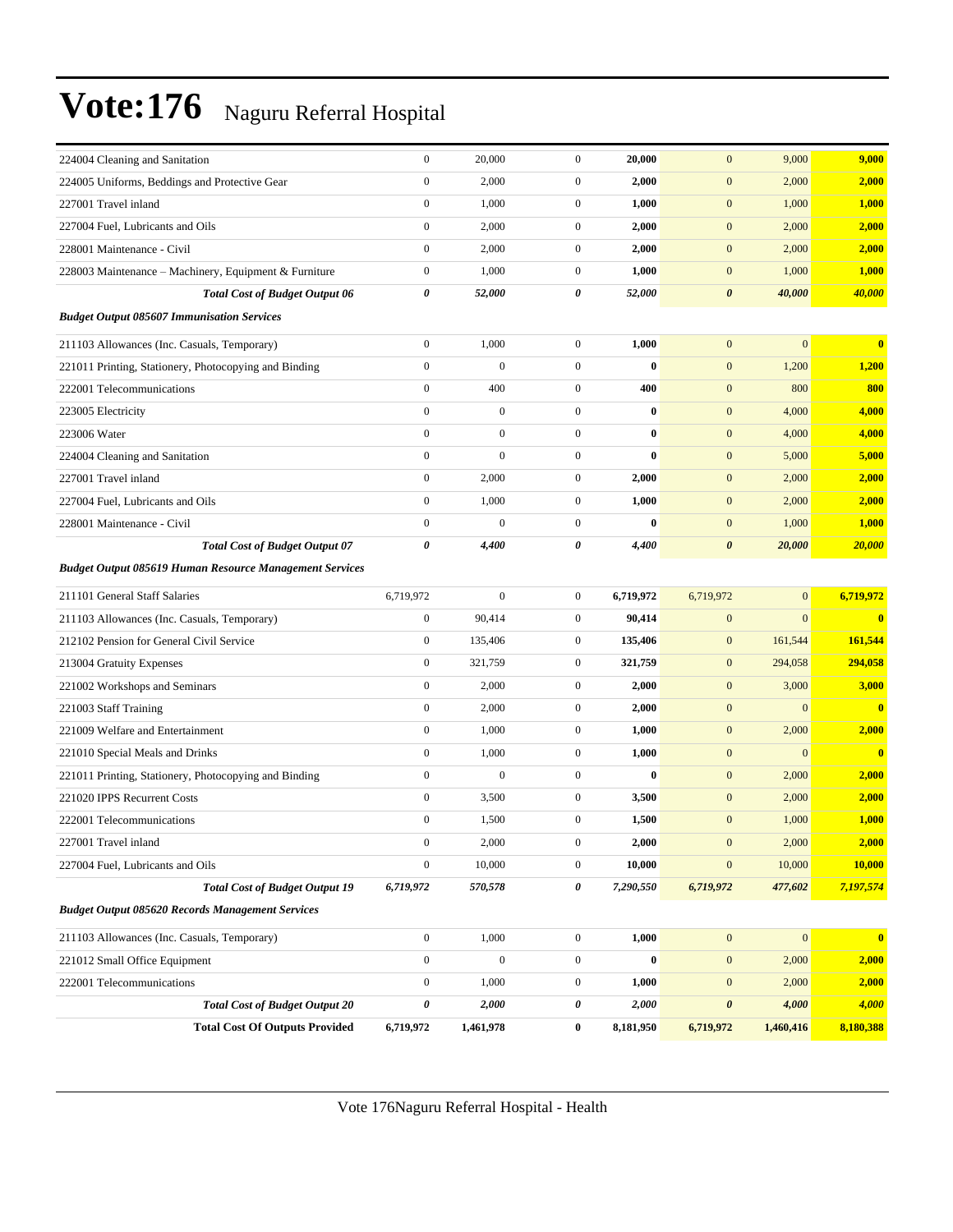| <b>Arrears</b>                         | Wage           | Non Wage  | AIA            | <b>Total</b> | Wage                  | Non Wage              | <b>Total</b>            |
|----------------------------------------|----------------|-----------|----------------|--------------|-----------------------|-----------------------|-------------------------|
| <b>Budget Output 085699 Arrears</b>    |                |           |                |              |                       |                       |                         |
| 321605 Domestic arrears (Budgeting)    | $\mathbf{0}$   | 8,803     | $\mathbf{0}$   | 8,803        | $\mathbf{0}$          | $\vert 0 \vert$       | $\mathbf{0}$            |
| 321612 Water arrears (Budgeting)       | $\mathbf{0}$   | 217,522   | $\Omega$       | 217,522      | $\mathbf{0}$          | $\overline{0}$        | $\mathbf{0}$            |
| 321613 Telephone arrears (Budgeting)   | $\mathbf{0}$   | 33,340    | $\overline{0}$ | 33,340       | $\mathbf{0}$          | $\overline{0}$        | $\overline{\mathbf{0}}$ |
| 321614 Electricity arrears (Budgeting) | $\overline{0}$ | 103,110   | $\overline{0}$ | 103,110      | $\mathbf{0}$          | $\vert 0 \vert$       | $\mathbf{0}$            |
| <b>Total Cost of Budget Output 99</b>  | 0              | 362,775   | 0              | 362,775      | $\boldsymbol{\theta}$ | $\boldsymbol{\theta}$ | $\boldsymbol{\theta}$   |
| <b>Total Cost Of Arrears</b>           | $\bf{0}$       | 362,775   | $\bf{0}$       | 362,775      | $\bf{0}$              | $\bf{0}$              | $\mathbf{0}$            |
| <b>Total Cost for Department 01</b>    | 6,719,972      | 1,824,753 | $\bf{0}$       | 8,544,725    | 6,719,972             | 1,460,416             | 8,180,388               |
| <b>Total Excluding Arrears</b>         | 6,719,972      | 1,461,978 | $\mathbf{0}$   | 8,181,950    | 6,719,972             | 1,460,416             | 8,180,388               |

#### **Department 02 Naguru Referral Hospital Internal Audit**

| Thousand Uganda Shillings                                     |                  | 2020/21 Approved Budget |                  |              |              | 2021/22 Draft Estimates |              |
|---------------------------------------------------------------|------------------|-------------------------|------------------|--------------|--------------|-------------------------|--------------|
| <b>Outputs Provided</b>                                       | Wage             | Non Wage                | <b>AIA</b>       | <b>Total</b> | Wage         | Non Wage                | <b>Total</b> |
| Budget Output 085605 Hospital Management and support services |                  |                         |                  |              |              |                         |              |
| 211101 General Staff Salaries                                 | 12,000           | $\overline{0}$          | $\overline{0}$   | 12,000       | 12,000       | $\overline{0}$          | 12,000       |
| 211103 Allowances (Inc. Casuals, Temporary)                   | $\boldsymbol{0}$ | 2,000                   | $\mathbf{0}$     | 2,000        | $\mathbf{0}$ | $\mathbf{0}$            | $\mathbf{0}$ |
| 213001 Medical expenses (To employees)                        | $\mathbf{0}$     | 1,000                   | $\mathbf{0}$     | 1.000        | $\mathbf{0}$ | $\mathbf{0}$            | $\mathbf{0}$ |
| 221002 Workshops and Seminars                                 | $\overline{0}$   | 2,000                   | $\mathbf{0}$     | 2,000        | $\mathbf{0}$ | $\mathbf{0}$            | $\mathbf{0}$ |
| 221003 Staff Training                                         | $\boldsymbol{0}$ | 2,000                   | 0                | 2,000        | $\mathbf{0}$ | $\mathbf{0}$            | $\mathbf{0}$ |
| 221010 Special Meals and Drinks                               | $\mathbf{0}$     | $\mathbf{0}$            | $\boldsymbol{0}$ | $\bf{0}$     | $\mathbf{0}$ | 2,000                   | 2,000        |
| 221011 Printing, Stationery, Photocopying and Binding         | $\mathbf{0}$     | $\mathbf{0}$            | 0                | $\bf{0}$     | $\mathbf{0}$ | 2,000                   | 2,000        |
| 222001 Telecommunications                                     | $\overline{0}$   | 1,000                   | $\mathbf{0}$     | 1,000        | $\mathbf{0}$ | 1,000                   | 1,000        |
| 227001 Travel inland                                          | $\mathbf{0}$     | 2,000                   | $\mathbf{0}$     | 2,000        | $\mathbf{0}$ | 4,000                   | 4,000        |
| 227004 Fuel, Lubricants and Oils                              | $\mathbf{0}$     | 4,000                   | $\mathbf{0}$     | 4,000        | $\mathbf{0}$ | 5,000                   | 5,000        |
| <b>Total Cost of Budget Output 05</b>                         | 12,000           | 14,000                  | 0                | 26,000       | 12,000       | 14,000                  | 26,000       |
| <b>Total Cost Of Outputs Provided</b>                         | 12,000           | 14,000                  | $\bf{0}$         | 26,000       | 12,000       | 14,000                  | 26,000       |
| <b>Total Cost for Department 02</b>                           | 12,000           | 14,000                  | $\bf{0}$         | 26,000       | 12,000       | 14,000                  | 26,000       |
| <b>Total Excluding Arrears</b>                                | 12,000           | 14,000                  | $\overline{0}$   | 26,000       | 12,000       | 14,000                  | 26,000       |
| <b>Development Budget Estimates</b>                           |                  |                         |                  |              |              |                         |              |

#### **Project 1004 Naguru Rehabilitation Referal Hospital**

| Thousand Uganda Shillings                                                          |                                               | 2020/21 Approved Budget | 2021/22 Draft Estimates |         |                        |              |          |
|------------------------------------------------------------------------------------|-----------------------------------------------|-------------------------|-------------------------|---------|------------------------|--------------|----------|
| <b>Capital Purchases</b>                                                           | GoU Dev't External Fin<br>AIA<br><b>Total</b> |                         |                         |         | GoU Dev't External Fin | <b>Total</b> |          |
| <b>Budget Output 085672 Government Buildings and Administrative Infrastructure</b> |                                               |                         |                         |         |                        |              |          |
| 312102 Residential Buildings                                                       | 416,000                                       | $\mathbf{0}$            | $\Omega$                | 416.000 | $\overline{0}$         | $\mathbf{0}$ | 0        |
| 312104 Other Structures                                                            | 560,000                                       | $\mathbf{0}$            | $\Omega$                | 560,000 | $\mathbf{0}$           | $\mathbf{0}$ | $\bf{0}$ |
| Total Cost Of Budget Output 085672                                                 | 976.000                                       | 0                       | 0                       | 976.000 | $\boldsymbol{\theta}$  | $\theta$     | 0        |